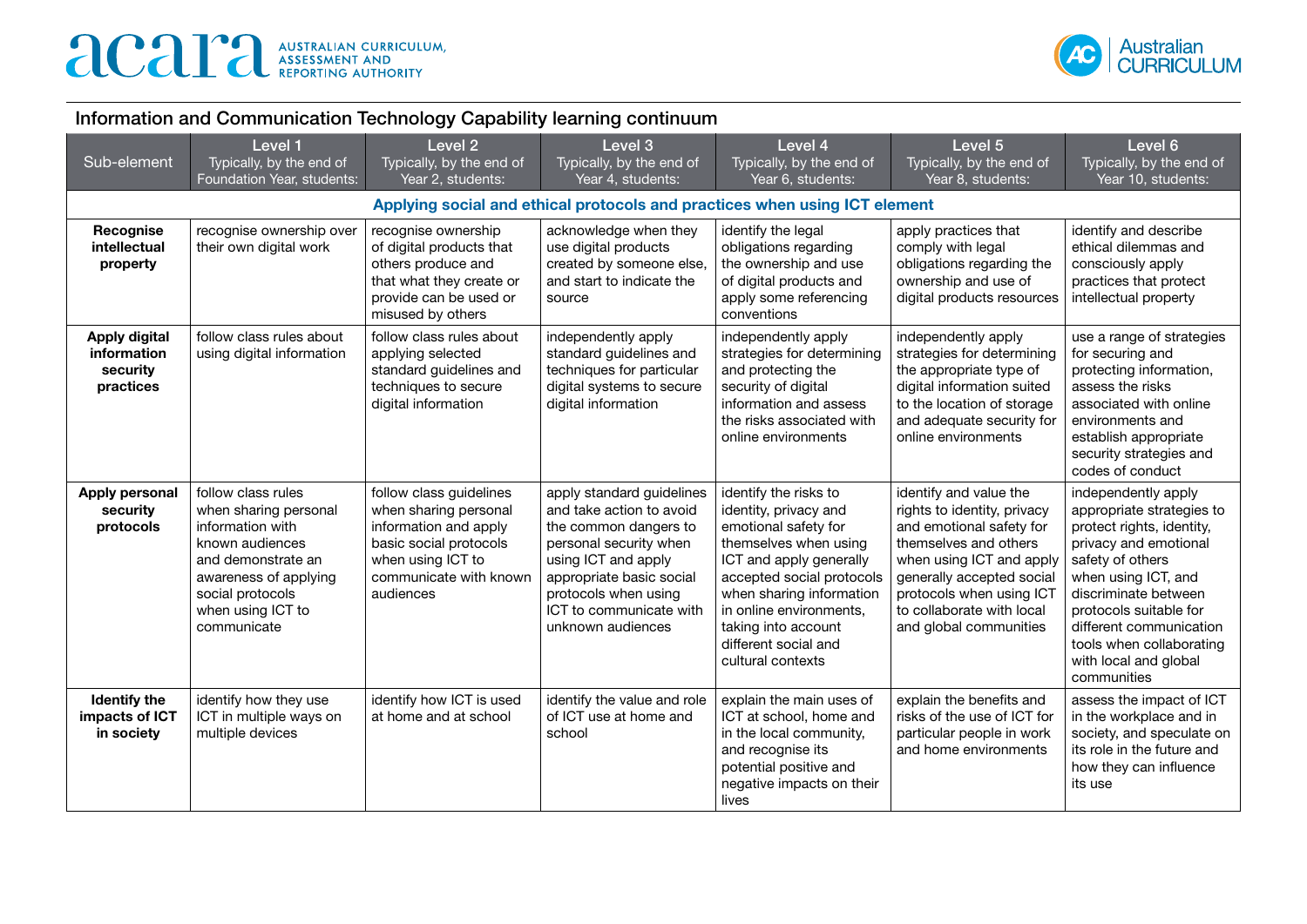

| Information and Communication Technology Capability learning continuum |                                                                                                                                               |                                                                                                                                                                   |                                                                                                                                            |                                                                                                                                                                                          |                                                                                                                                                                                                |                                                                                                                                                                                                        |
|------------------------------------------------------------------------|-----------------------------------------------------------------------------------------------------------------------------------------------|-------------------------------------------------------------------------------------------------------------------------------------------------------------------|--------------------------------------------------------------------------------------------------------------------------------------------|------------------------------------------------------------------------------------------------------------------------------------------------------------------------------------------|------------------------------------------------------------------------------------------------------------------------------------------------------------------------------------------------|--------------------------------------------------------------------------------------------------------------------------------------------------------------------------------------------------------|
| Sub-element                                                            | Level 1<br>Typically, by the end of<br>Foundation Year, students:                                                                             | Level <sub>2</sub><br>Typically, by the end of<br>Year 2, students:                                                                                               | Level 3<br>Typically, by the end of<br>Year 4, students:                                                                                   | Level 4<br>Typically, by the end of<br>Year 6, students:                                                                                                                                 | Level 5<br>Typically, by the end of<br>Year 8, students:                                                                                                                                       | Level 6<br>Typically, by the end of<br>Year 10, students:                                                                                                                                              |
|                                                                        |                                                                                                                                               |                                                                                                                                                                   | <b>Investigating with ICT element</b>                                                                                                      |                                                                                                                                                                                          |                                                                                                                                                                                                |                                                                                                                                                                                                        |
| Define and plan<br>information<br>searches                             | use ICT to identify where<br>information is located                                                                                           | use ICT to identify, record<br>and classify textual and<br>graphic information to<br>show what is known<br>and what needs to be<br>investigated                   | use ICT to plan an<br>information search or<br>generation of information,<br>recognising some pattern<br>within the information            | use a range of ICT to<br>identify and represent<br>patterns in sets of<br>information and to<br>pose questions to<br>guide searching for,<br>or generating, further<br>information       | use a range of ICT to<br>analyse information in<br>terms of implicit patterns<br>and structures as a basis<br>to plan an information<br>search or generation                                   | select and use a range<br>of ICT independently<br>and collaboratively,<br>analyse information to<br>frame questions and plan<br>search strategies or data<br>generation                                |
| Locate,<br>generate and<br>access data and<br>information              | use icons to locate<br>or generate required<br>information                                                                                    | locate information from<br>a given set of digital<br>sources                                                                                                      | locate, retrieve or<br>generate information from<br>a range of digital sources                                                             | locate, retrieve or<br>generate information<br>using search engines and<br>simple search functions<br>and classify information<br>in meaningful ways                                     | locate, retrieve or<br>generate information<br>using search facilities and<br>organise information in<br>meaningful ways                                                                       | use advanced search<br>tools and techniques or<br>simulations and digital<br>models to locate or<br>generate precise data and<br>information that supports<br>the development of new<br>understandings |
| Select and<br>evaluate data<br>and information                         | explain how located data<br>or information was used                                                                                           | explain the usefulness<br>of located data or<br>information                                                                                                       | explain why located<br>data or information was<br>selected                                                                                 | assess the suitability of<br>data or information using<br>a range of appropriate<br>given criteria                                                                                       | assess the suitability of<br>data or information using<br>appropriate own criteria                                                                                                             | develop and use criteria<br>systematically to evaluate<br>the quality, suitability<br>and credibility of located<br>data or information and<br>sources                                                 |
|                                                                        |                                                                                                                                               |                                                                                                                                                                   | <b>Creating with ICT element</b>                                                                                                           |                                                                                                                                                                                          |                                                                                                                                                                                                |                                                                                                                                                                                                        |
| Generate ideas,<br>plans and<br>processes                              | use ICT to follow or<br>contribute to a simple<br>plan for a solution                                                                         | use ICT to prepare simple<br>plans to find solutions or<br>answers to questions                                                                                   | use ICT to generate ideas<br>and plan solutions                                                                                            | use ICT effectively to<br>record ideas, represent<br>thinking and plan<br>solutions                                                                                                      | use appropriate ICT to<br>collaboratively generate<br>ideas and develop plans                                                                                                                  | select and use ICT to<br>articulate ideas and<br>concepts, and plan the<br>development of complex<br>solutions                                                                                         |
| Generate<br>solutions to<br>challenges and<br>learning area<br>tasks   | use ICT as a creative<br>tool to generate simple<br>solutions, modifications<br>or data representations<br>for personal or school<br>purposes | experiment with ICT as a<br>creative tool to generate<br>simple solutions,<br>modifications or data<br>representations for<br>particular audiences or<br>purposes | create and modify<br>simple digital solutions,<br>creative outputs or<br>data representation/<br>transformation for<br>particular purposes | independently or<br>collaboratively create and<br>modify digital solutions,<br>creative outputs or<br>data representation/<br>transformation for<br>particular audiences and<br>purposes | design and modify<br>simple digital solutions,<br>or multimodal creative<br>outputs or data<br>transformations for<br>particular audiences<br>and purposes following<br>recognised conventions | Design, modify and<br>manage complex digital<br>solutions, or multimodal<br>creative outputs or data<br>transformations for a<br>range of audiences and<br>purposes                                    |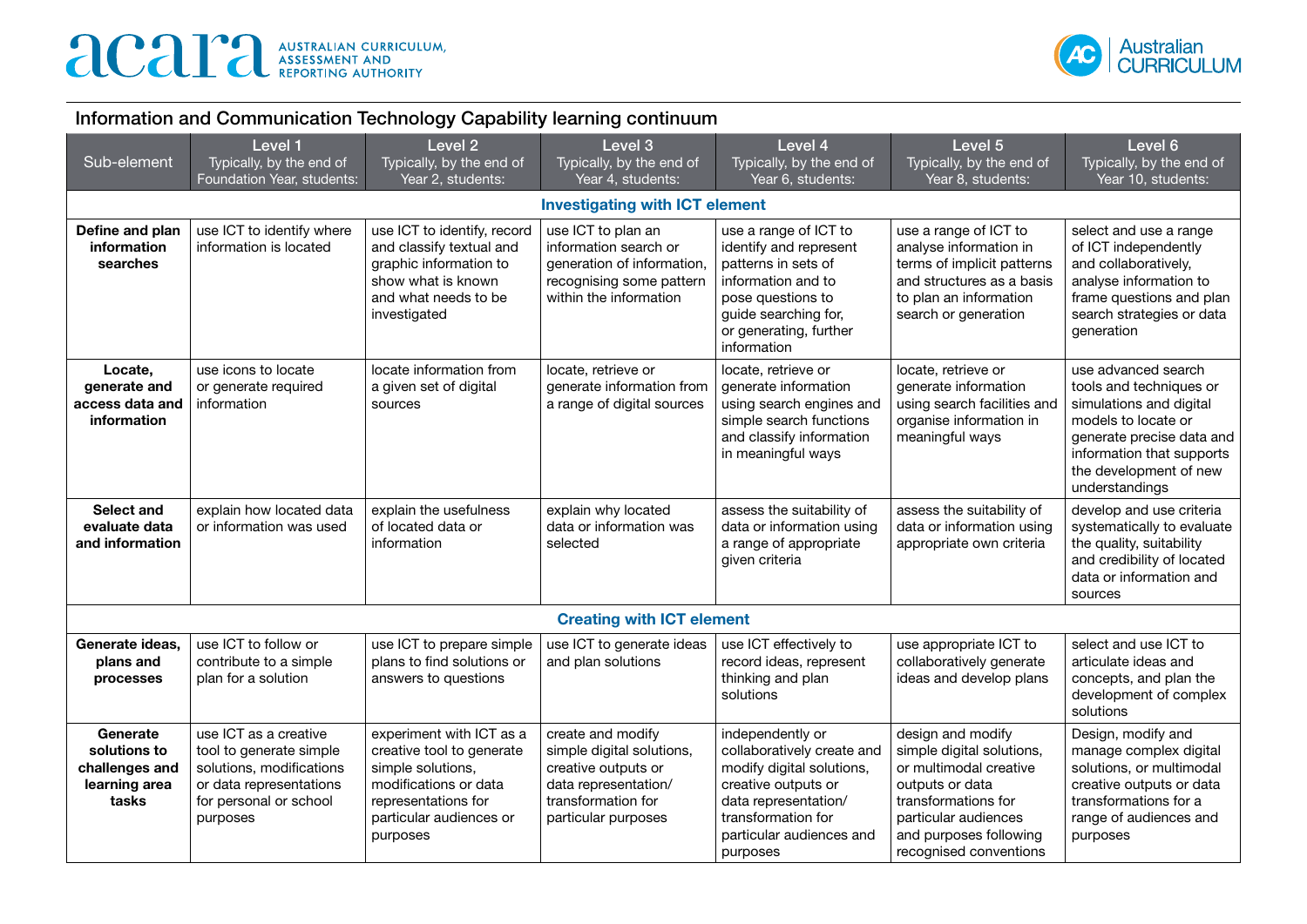

| Sub-element                                                 | Level 1<br>Typically, by the end of<br>Foundation Year, students:                                                              | Level <sub>2</sub><br>Typically, by the end of<br>Year 2, students:                                                       | Level 3<br>Typically, by the end of<br>Year 4, students:                                                        | Level 4<br>Typically, by the end of<br>Year 6, students:                                                                                                                                | Level 5<br>Typically, by the end of<br>Year 8, students:                                                                                                                                                                | Level 6<br>Typically, by the end of<br>Year 10, students:                                                                                                                                                                               |
|-------------------------------------------------------------|--------------------------------------------------------------------------------------------------------------------------------|---------------------------------------------------------------------------------------------------------------------------|-----------------------------------------------------------------------------------------------------------------|-----------------------------------------------------------------------------------------------------------------------------------------------------------------------------------------|-------------------------------------------------------------------------------------------------------------------------------------------------------------------------------------------------------------------------|-----------------------------------------------------------------------------------------------------------------------------------------------------------------------------------------------------------------------------------------|
|                                                             |                                                                                                                                |                                                                                                                           | <b>Communicating with ICT element</b>                                                                           |                                                                                                                                                                                         |                                                                                                                                                                                                                         |                                                                                                                                                                                                                                         |
| Collaborate,<br>share and<br>exchange                       | use purposefully selected<br>ICT tools safely to view<br>information shared by<br>trusted adults                               | use purposefully selected<br>ICT tools safely to share<br>and exchange information<br>with appropriate local<br>audiences | use appropriate ICT<br>tools safely to share and<br>exchange information<br>with appropriate known<br>audiences | select and use<br>appropriate ICT tools<br>safely to share and<br>exchange information and<br>to safely collaborate with<br>others                                                      | select and use<br>appropriate ICT tools<br>safely to lead groups in<br>sharing and exchanging<br>information, and taking<br>part in online projects<br>or active collaborations<br>with appropriate global<br>audiences | select and use a range<br>of ICT tools efficiently<br>and safely to share and<br>exchange information,<br>and to collaboratively and<br>purposefully construct<br>knowledge                                                             |
| <b>Understand</b><br>computer<br>mediated<br>communications | understand that<br>messages are recorded,<br>viewed or sent in<br>computer mediated<br>communications for<br>others to receive | understand that<br>computer mediated<br>communications may<br>be received later by the<br>receiver                        | understand that<br>computer mediated<br>communications are<br>directed to an audience<br>for a purpose          | understand that<br>particular forms of<br>computer mediated<br>communications<br>and tools are suited<br>to synchronous or<br>asynchronous and<br>one-to-one or group<br>communications | understand that there<br>are various methods of<br>collaboration through<br>computer mediated<br>communications that vary<br>in form and control                                                                        | understand that<br>computer mediated<br>communications<br>have advantages<br>and disadvantages<br>in supporting active<br>participation in a<br>community of practice<br>and the management of<br>collaboration on digital<br>materials |